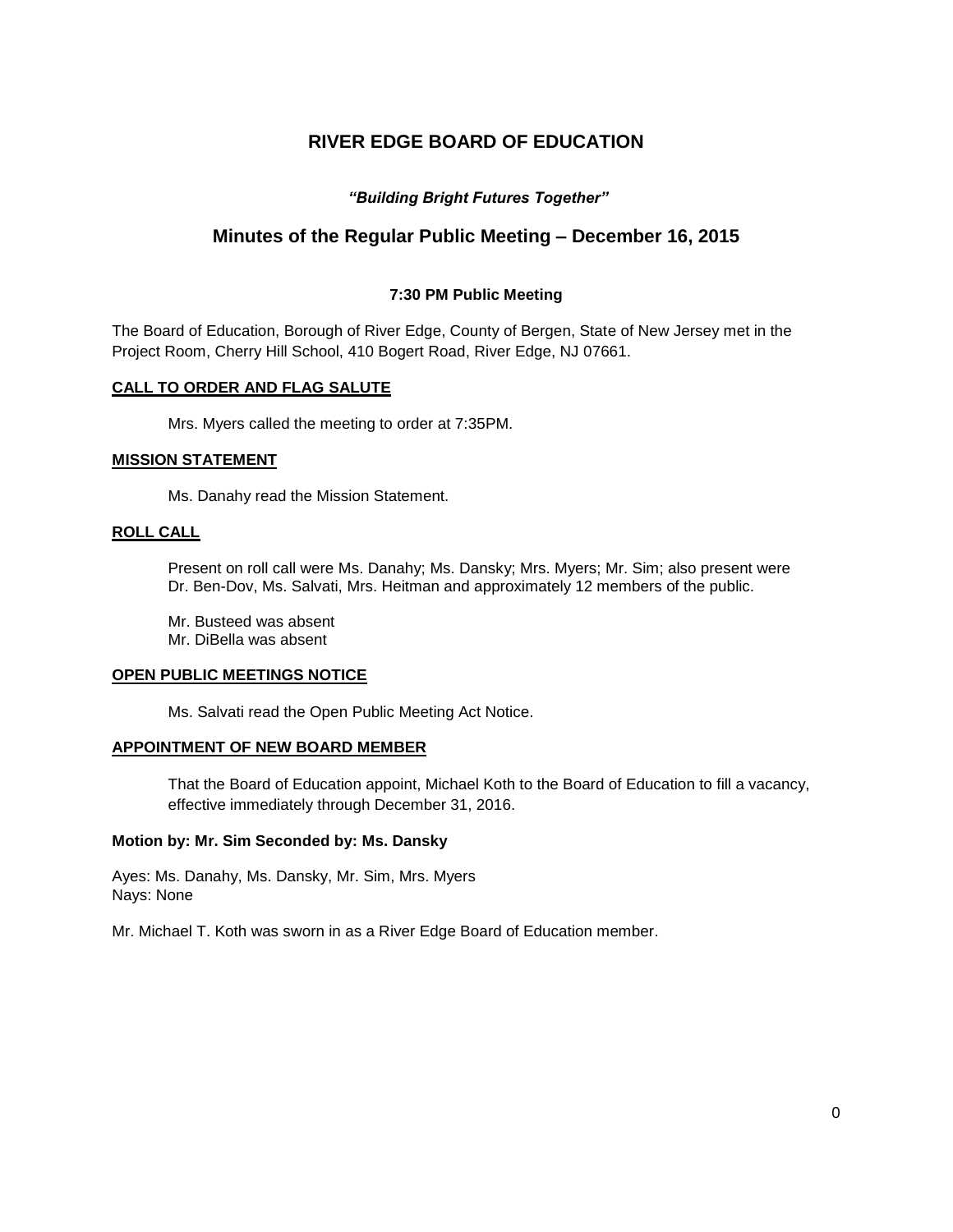Public Comment on Agenda Items – None

Summer Enrichment Program Report - Chris Armen

Chris Armen, Director of the program, thanked the Board of Education, the administrators, his clerical assistant, the secretaries, Mr. Lyons, the custodians, the volunteers, and teachers who contributed to the success of this program. This was Mr. Armen's 10th year of directing this program. He reviewed the enrollment, general information, financial data and offered some recommendations for next year's success.

Preliminary Results of the Spring 2015 PARCC

Dr. Ben-Dov gave a presentation on the Preliminary results of the PARCC Test that was taken in the Spring of 2015. She started with saying overall the district did well. She went over the five levels of PARCC performance, the grade level participation rates, the results for English Language Arts/Literacy, the outcomes of Mathematics, the trends in both Language Arts and Mathematics, parent guide to the score reports and explained how one can help their child(ren). She answered all questions that were asked by the board and the audience.

#### **REPORTS**

#### **SUPERINTENDENT**

Dr. Ben-Dov reported on the following:

- Winter Concerts are taking place this month. Roosevelt's took place today. It was a wonderful concert and Cherry Hill's will be tomorrow at 1:30pm. Cherry Hill School had a fantastic concert for the Senior Citizens on Monday December  $7<sup>th</sup>$ .
- Post-dismissal Instructional Academy Cycle II is going well
- Dr. Ben-Dov discussed the draft calendar of the 2016-2017 school year. The calendar was given to the board members for review and she stated it coincides with Oradell and River Dell Schools as all three districts collaborated on achieving cohesion.
- There was one potential HIB Incident to report. It involved a few Roosevelt  $4^{th}$  graders making offensive comments to other  $4<sup>th</sup>$  grade students. It was investigated and found not to be HIB related. Consequences were given in accordance with the River Edge Code of Conduct and there will be a resolution on the next agenda to affirm this decision.
- We met the requirements in all categories for a waiver from QSAC
- ESSA (Every Student Succeeds Act) was signed into law by the President. Dr. Ben-Dov offered information on how this was different from No Child Left Behind.
- Dr. Ben-Dov has asked for all schedules regarding the usage of the River Edge Schools for sport activities as they were not being submitted by the Leagues. She will schedule a meeting with Bobbi Conway and John Lyons to discuss unsupervised children playing in the hallways.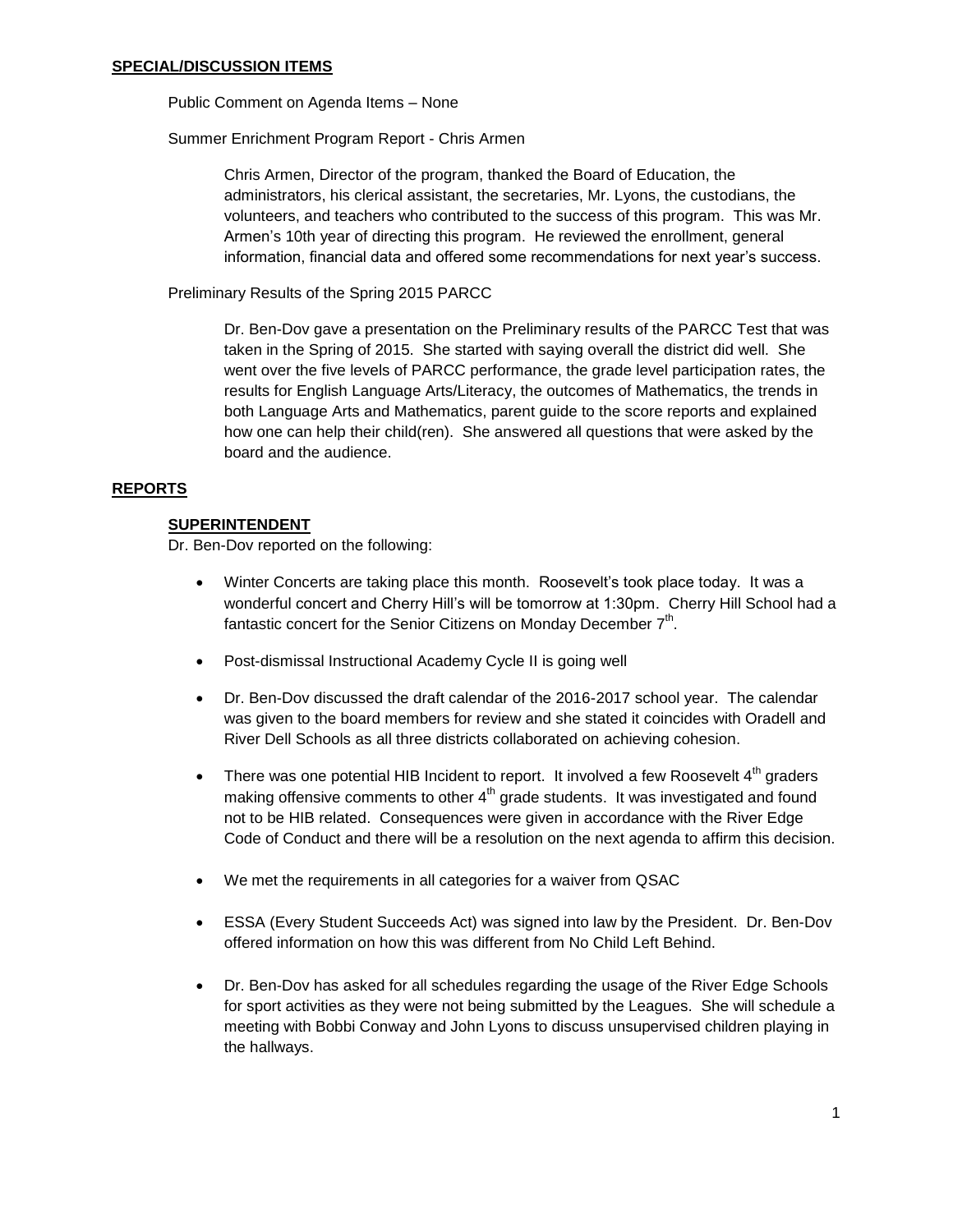- STEM visits are continuing. Dr. Ben-Dov had a wonderful visit to the South Bergen Jointure on December  $10^{th}$ , where they have a successful STEM program. She has two more school visits planned, after which she will meet with the Architect for preliminary ideas.
- There is a Planning Board Meeting tomorrow at 7:00 PM and a Mayor and Council Meeting Monday at 7:00 PM. A few Board Members and PTO Parents will be attending the Planning Board Meeting. Dr. Ben-Dov is attending the Mayor and Council Meeting.
- Dr. Ben-Dov wished everyone Happy Holidays

## **PRINCIPAL'S REPORT**

Mrs. Heitman reported on the following:

- The Kindergarten teachers are putting together a Holiday sing along this Friday at 10 AM
- Kindergarten teachers and students are working with Mrs. Cardia on Chromebooks and they are doing a great job with it.
- The PTO's are purchasing Chromebook messenger bags for the fifth and sixth grade students.
- Kindergarten registration will start at Roosevelt School on Tuesday January 26<sup>th</sup> and Thursday January 28<sup>th</sup> at Cherry Hill School.
- On December 7th, Mrs. Dent and her Music Club sang for the Senior Center
- Ms. Wendrychowicz's first grade students decided to make a mitten tree. Her students came up with this wonderful idea.
- All last week students worked on coding with the Media Specialist. The students really enjoyed this activity.
- On December  $10^{th}$  Building Bridges/Building Connections had a successful Parents Night Out.
- Roosevelt's Winter Concert took place today. Mrs. Heitman said Ms. Zacher did a great job with the students. Cherry Hill's Concert will be tomorrow at 9:30am and 1:30pm.

## **BOARD SECRETARY**

Ms. Salvati reported on the following:

- On tonight's agenda there is a motion for the acceptance of the 2014-2015 Audit. There were no findings and thanked Ms. Maccaquano, Ms. O'Brien, and Ms. Femia for all of their hard work throughout the year.
- Mr. Gary Higgins, Lerch, Vinci, & Higgins, will attend a January board meeting to present the Comprehensive Annual Financial Report.
- There will be a resolution next month to add projects to the Long Range Facility Plan.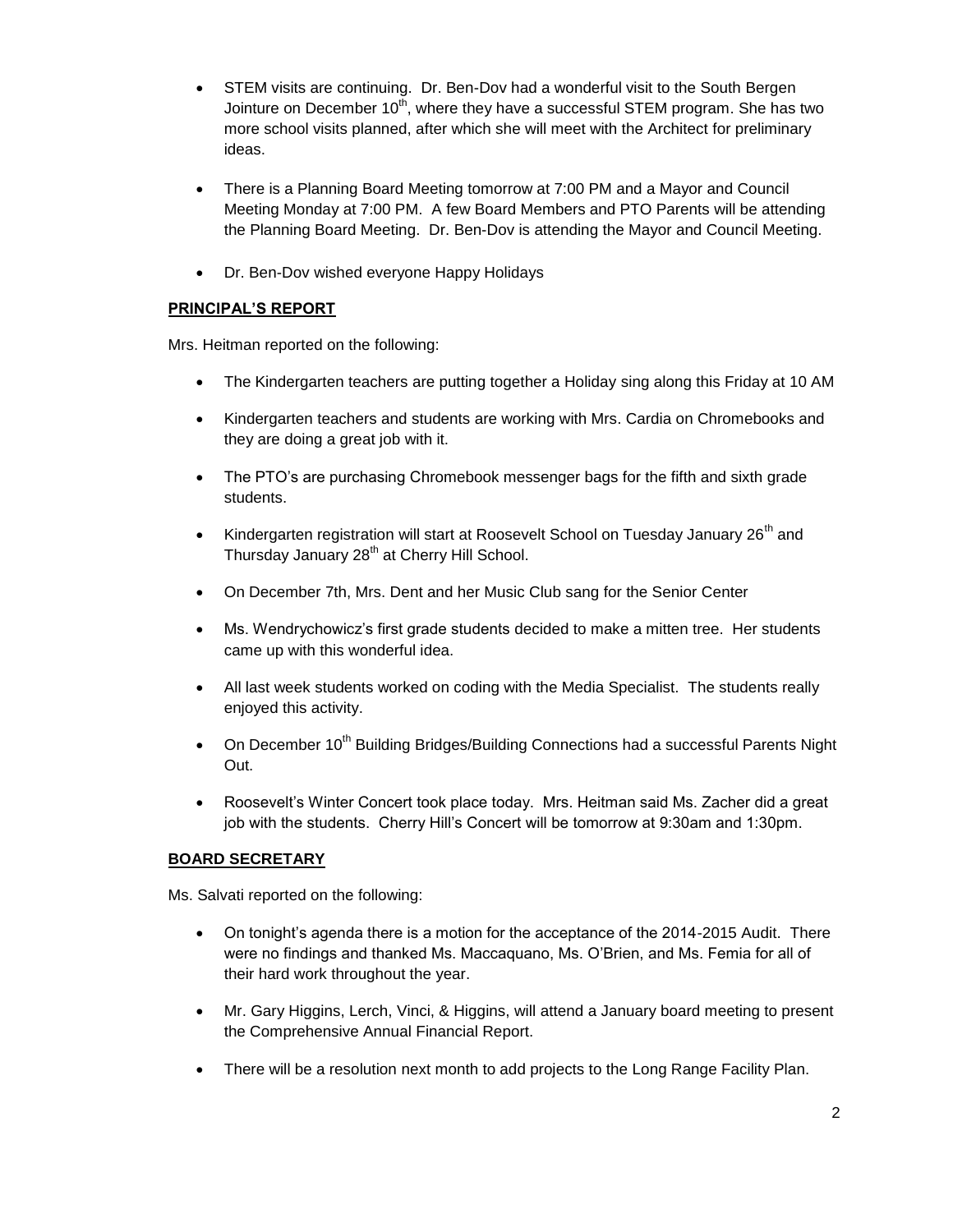## **PRESIDENT**

Mrs. Myers reported on the following:

- Mrs. Myers welcomed Mr. Michael T. Koth to the Board of Education
- Mrs. Myers thanked Dr. Ben-Dov, administrators and all the teachers for all of their hard work on PARCC.

## **COMMITTEES**

- Ms. Danahy stated there was a Finance and Facilities Meeting tonight before the board meeting. They discussed telephone upgrades and STEM labs.
- Mr. Sim discussed phone services he learned about at the NJSBA Fall Convention

#### **MOTIONS TO BE ACTED UPON**

## **A. ADMINISTRATION/POLICY**

- **1**. That the Board of Education approve the staff development and travel as per the schedules for December 2015 including relevant mileage reimbursement. (Addendum)
- **2**. That the Board of Education approve the revised class trips:

| <b>Date</b>                   | <b>School</b> | Grade | <b>Destination</b>                                    | Cost to<br><b>District</b> |
|-------------------------------|---------------|-------|-------------------------------------------------------|----------------------------|
| 5/14/16                       | Roosevelt     | 5     | Bronx Zoo<br>Bronx, New York                          | \$750.00                   |
| 6/10/16<br>Date may<br>change | Roosevelt     | 6     | American Museum<br>of Natural History<br>New York, NY | \$960.00                   |

**3**. That the Board of Education affirm the HIB report previously reported at the November 18, 2015 Board Meeting.

#### **Motion by: Mr. Sim Seconded by: Mr. Koth**

Ayes: Ms. Danahy, Ms. Dansky, Mr. Koth, Mr. Sim, Mrs. Myers Nays: None

#### **B. CURRICULUM/EDUCATION** - None

#### **C. BUILDING & GROUNDS** - None

#### **D. FINANCE/GRANTS/GIFTS**

**1**. That the Board of Education approve the bills & claims dated December, 2015, totaling \$932,628.48 including checks #38005 through #38123. Payrolls dated November 13, 2015 and November 30, 2015, totaling \$1,084,541.73 issued therefore, a copy of such warrants list be attached as part of these minutes. (Addendum)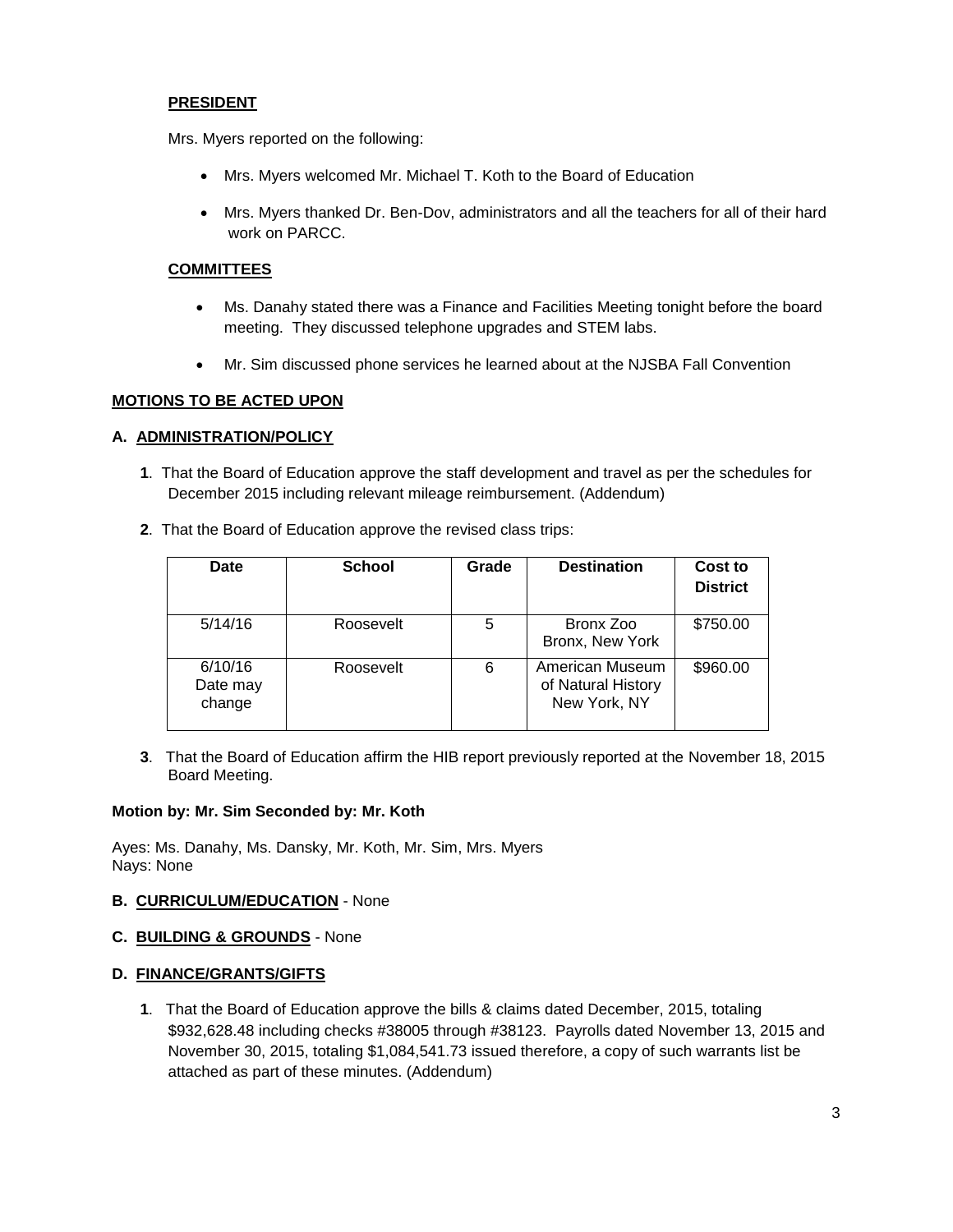- **2**. That the Board of Education approve the Budget Transfers for the school year 2015-2016 as of October 31, 2015. (Addendum)
- **3**. That the River Edge Board of Education approve the Secretary's and Treasurer's Reports for the period ending October 31, 2015.

Further, we certify that as of October 31, 2015 after review of the secretary's monthly financial report (appropriations section) and upon consultation with the appropriate district officials, to the best of our knowledge no major account or fund has been overexpended in violation of N.J.A.C. 6A:23-2.11 and that sufficient funds are available to meet the districts financial obligation for the remainder of the fiscal year. (Addendum)

- **4**. That the River Edge Board of Education accept the 2014-2015 Audit and approve the submission of the CAFR (Comprehensive Annual Financial Report) submitted by the firm of Lerch, Vinci & Higgins with the following recommendations:
	- I. Administrative Practices and Procedures None
	- II. Financial Planning, Accounting and Reporting None
	- III. School Purchasing Program None
	- IV. School Food Services None
	- V. Student Body Activities None
	- VI. Application for State School Aid None
	- VII. Pupil Transportation None
	- VIII. Facilities and Capital Assets None
	- IX. Miscellaneous None
- **5**. That the Board of Education approve the Summer Enrichment Program Report for the 2015 Summer Program.

## **Motion by: Mr. Koth Seconded by: Ms. Dansky**

Ayes: Ms. Danahy, Ms. Dansky, Mr. Sim, Mrs. Myers Nays: None, Abstained: Mr. Koth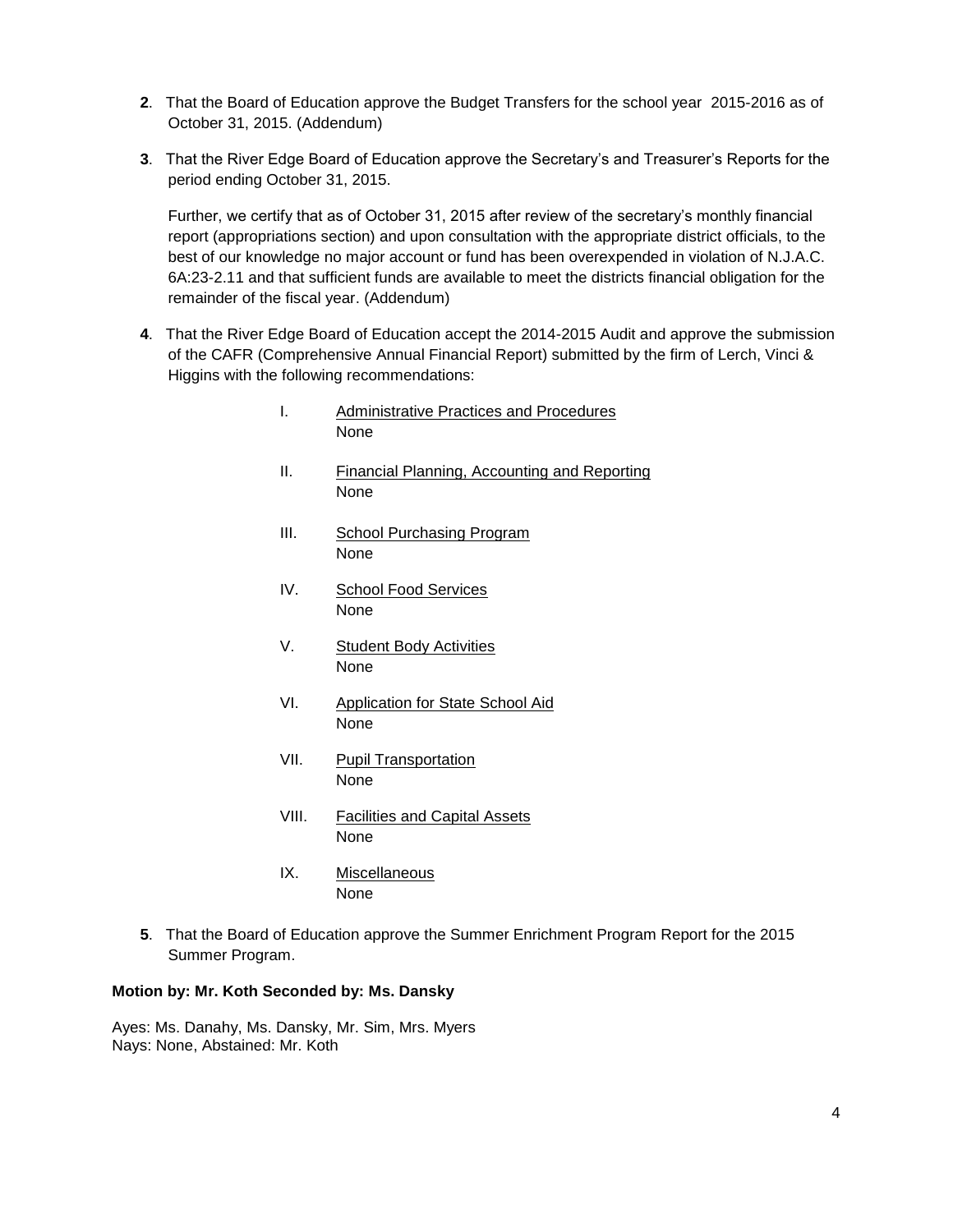## **E. PERSONNEL**

- **1**. That the Board of Education accept, with regret, the resignation of Kyle Aug, Part-time Aide, effective December 10, 2015.
- **2**. That the Board of Education, with the recommendation of the Superintendent, approve the following as substitute teachers for the 2015-2016 school year.

Rhonda Capozzi Gianna Koslowicz Diana Maurice Carol Ofshinsky

## **Motion by: Ms. Dansky Seconded by: Ms. Danahy**

Ayes: Ms. Danahy, Ms. Dansky, Mr. Sim, Mrs. Myers Nays: None, Abstained: Mr. Koth

## **F. RIVER EDGE SPECIAL EDUCATION** - None

## **G. REGION V ADMINISTRATION & TRANSPORTATION**

- **1**. That the Board of Education approve the bills & claims dated December, 2015 totaling \$753,091.00 including checks #65269 through #65418.
- **2**. That the Board of Education approve the following Transportation Services Agreement with Passaic County Educational Services Commission.

| Route # | School      | Per Diem |
|---------|-------------|----------|
|         | New Bridges | ፍጸን 62   |

**3. BE IT RESOLVED THAT THE REGION V COUNCIL FOR SPECIAL EDUCATION WILL PROVIDE SHARED SERVICES FOR ITS MEMBER DISTRICTS AND BE IT FURTHER RESOLVED THAT THE RIVER EDGE BOARD OF EDUCATION,** upon recommendation of the Superintendent, approve the following Region V Shared Services Consultants, Psychologists, Learning Disabilities Teacher Consultants, Social Workers, Speech Language Specialists, Occupational and Physical Therapists, Translators to provide evaluations, direct services and consultation, to non-public and public schools for member districts upon request for the 2015- 2016 school year.

| Amanda D' Annibale | <b>Consultant Trainer</b> |
|--------------------|---------------------------|
| Diana Singer       | <b>Physical Therapist</b> |
| Patricia Shannon   | <b>Behaviorist</b>        |

#### **Motion by: Ms. Danahy Seconded by: Mr. Sim**

Ayes: Ms. Danahy, Ms. Dansky, Mr. Sim, Mrs. Myers Nays: None, Abstained: Mr. Koth